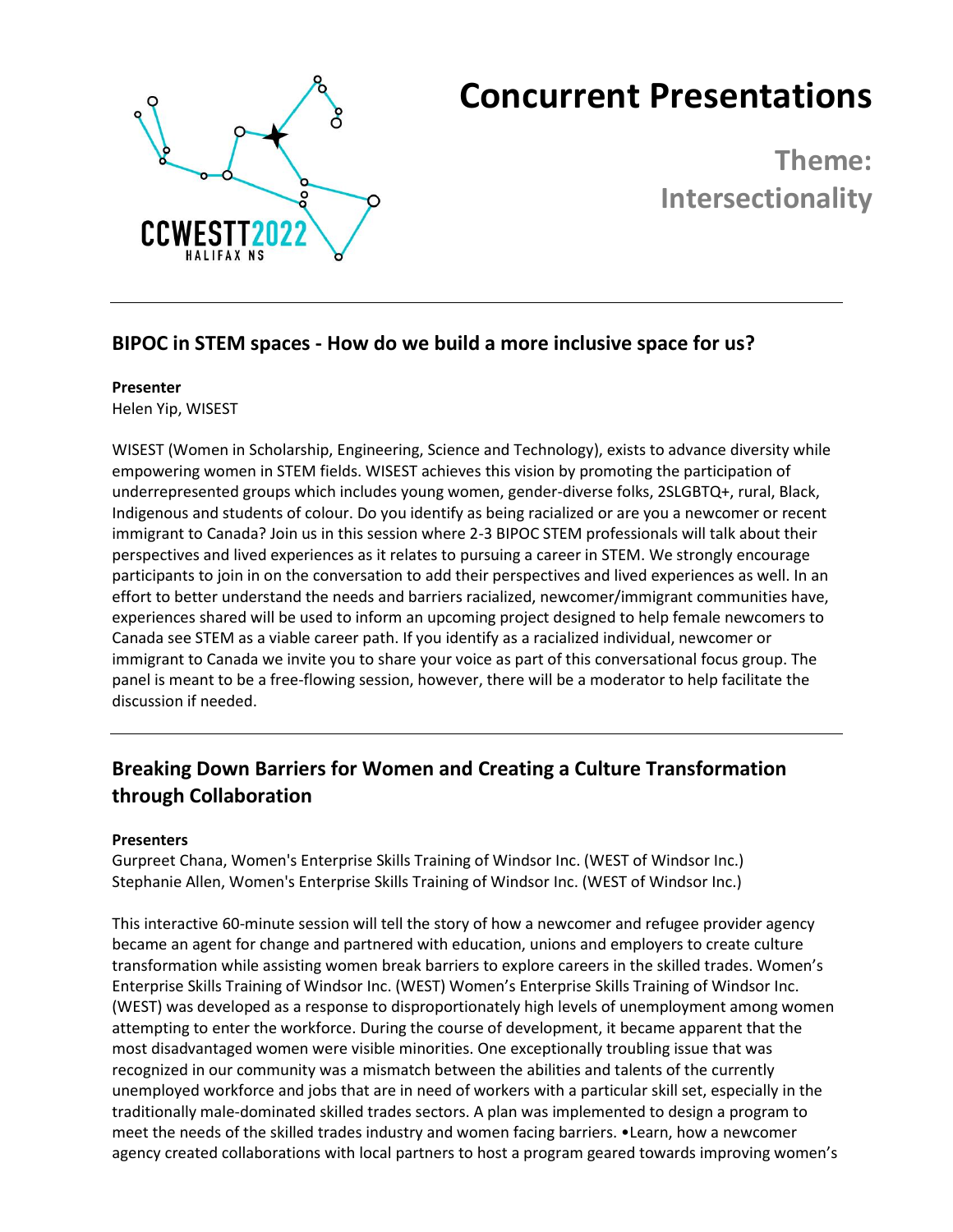barriers to employment while addressing the unique needs of the local labour market. • Understand the reality and challenges for women in the skilled trades and how collaborative efforts between agencies, education, and employers can create positive culture transformation. •Reflect on the best practices learnt and challenge your organization to create partnerships to unlock untapped possibilities for creating culture change within SETT

## **Equitable Scholarship - Lessons learned from AWSN's new Scholarship Program for Alberta STEM students**

#### **Presenter**

Alicia Bjarnason, AWSN Scholarship Chair

Traditionally the AWSN Scholarship program offered one \$3000 scholarship with a focus on underrepresented populations in STEM, specifically the attrition-prone third and fourth year of an undergraduate program. With the support of TC Energy, this Scholarship program was expanded to ten \$3000 scholarships and offered AWSN a chance to better define the word underrepresented. Through the guidance of a GBA+, the updated program design used an intersectional lens - defined as an interconnected analytical framework for understanding how the social and political identities of an individual intersect to create different types of systemic oppression and discrimination and lived experiences. As individuals, each of us has identifying factors that make us who we are and influences how we experience our day-to-day life. The spaces we inhabit can also (re)produce cultures that are unwelcoming and restrictive. The GBA+ lens was also used as part of a qualitative and quantitative analysis on all data collected to inform and support the AWSN Scholarship team to refine the application and adjudication process - such as identifying award distribution gaps, what community groups are being missed for scholarship application announcements, and to assist the adjudicators as they work together to combat unconscious bias and stereotyping through the evaluation process. AWSN's intentions were to design a scholarship program that would support dedicated and engaged STEM students with leadership potential who may otherwise be overlooked. This presentation will discuss the design of the program, lessons learned from the pilot year, and the plans for the scholarship going forward.

## **Intersectionality and Outreach: Engineers Canada's Commitment to the Next Generation**

#### **Presenters**

Kim Bouffard, Engineers Canada Jeanette Southwood, Engineers Canada

Engineers Canada's purposes include: fostering recognition of the engineering profession's value; sparking the next generation's interest; and promoting EDI in the profession that reflects Canadian society. As described by CCWESTT, achieving the goal of full participation of women at all levels involves attracting a wider pool of women and girls. Our submission focuses on promising emerging practices for incorporating intersections of diversity into outreach programs that: help foster an inclusion culture; inspire a wide range of students to pursue further SETT studies, with a focus on engineering; and inspire educators/parents to encourage diverse students to pursue SETT careers, with a focus on engineering. For example, students who identify as Black and are socio-economically challenged are subject to additional cumulative barriers. Our presentation will describe how Engineers Canada's approach, engaging youth from K-12 through post-secondary, is unique from most other professional associations and is enabling us to better mobilize the profession and achieve our vision to advance Canadian engineering through national collaboration. Through this presentation, we will discuss why Engineers